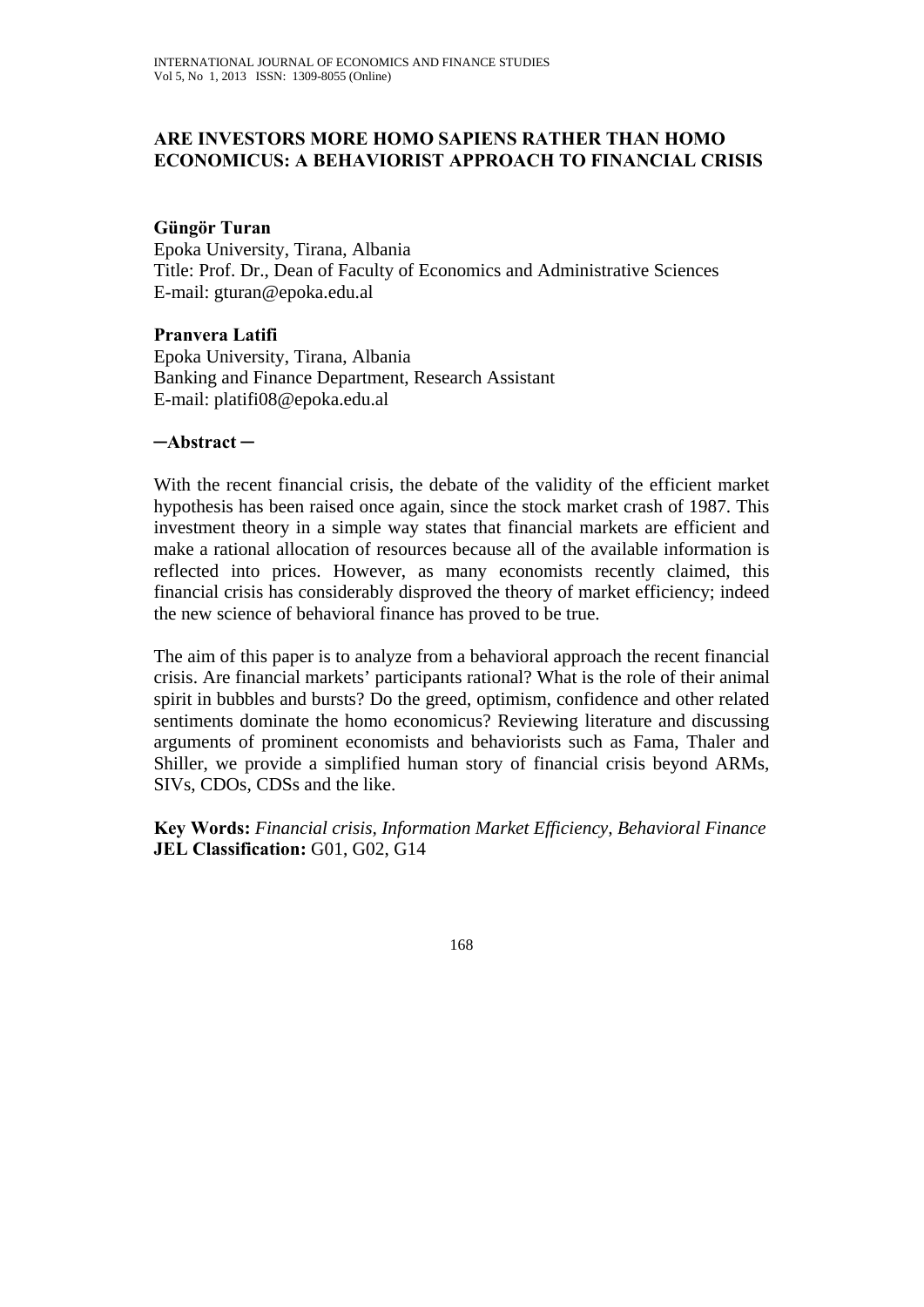### **1. INTRODUCTION**

The concept of efficiency is crucial in economics. Widely, rational allocation of resources is attributed to efficiency of that market. Eugene Fama, a Nobel - prize winner, introduced for the very first time this concept in financial markets, which would bring the most debated and discussed theory in finance: the efficient market hypothesis. The theory states that financial markets are efficient. This implies two things; first, no one can beat the market: the market as a whole is wiser than single investors; second, prices in the market reflect all the available information. Yet, volatility, assets mispricing and speculation have proved to be very common in financial markets throughout history. The recent financial crisis reopened the hot debate between efficient market opponents and proponents. Many economists have argued that this crisis drove a stake through the heart of the academic notion of efficient market hypothesis and the new theory of behavioral finance proved to be true: Markets are not rational, there are always "noisy traders" which anchor bias in their decisions-making, prices do not incorporate the whole information and therefore there are mispriced assets.

The aim of this research paper is to review the financial crisis by a behavioral perspective. We provide a breakdown of the crisis, discussing the role of greed, optimism, herding, overconfidence and panics. It is worth highlighting two limitations within this paper: First, we draw on a wide array of useful analysis. There is no new argument or hypothesis that we provide. Second, we do not conduct an extra examination of us or any tests in regard to the role of psychology in crisis. We do not aim to make a comprehensive psychological analysis. Rather in reexamining selective pieces of analysis, we aim at sketching a simplified framework with some key ideas to understand better this crisis from a behaviorist approach. Paper is constructed as follows: In the first section, a literature review on assets' bubble theories is provided to build the theoretical background for analyzing the events of the recent global financial crisis. In the second part, a narrative story of the big events and shocks is provided, to be followed by a short analysis of the roots of this crisis. In the third part, a behavioral discussion of this crisis is provided. Lastly, we draw some conclusions on what it can be learned from human' psychology.

## **2. LITERATURE REVIEW**

#### **2.1 Efficient Market Hypothesis and the rationality of market assumption**

The efficient market hypothesis derives from the concept of "efficient market" firstly introduced by Eugene Fama in 1965 as "a market where there are large numbers of rational, profitmaximizing and actively competing investors, with each trying to predict future market values of individual securities, and where important current information is almost freely available to all participants" (Fama, Jan 1965, "The behavior of stock market prices"). Richard Thaler defines it simply as having the "no free lunch" part and "prices are right" part. This implies that in an efficient market any profit opportunity is eliminated through arbitrage and price reflects all the available information, therefore price is always right. Yet, when it comes to discussions and

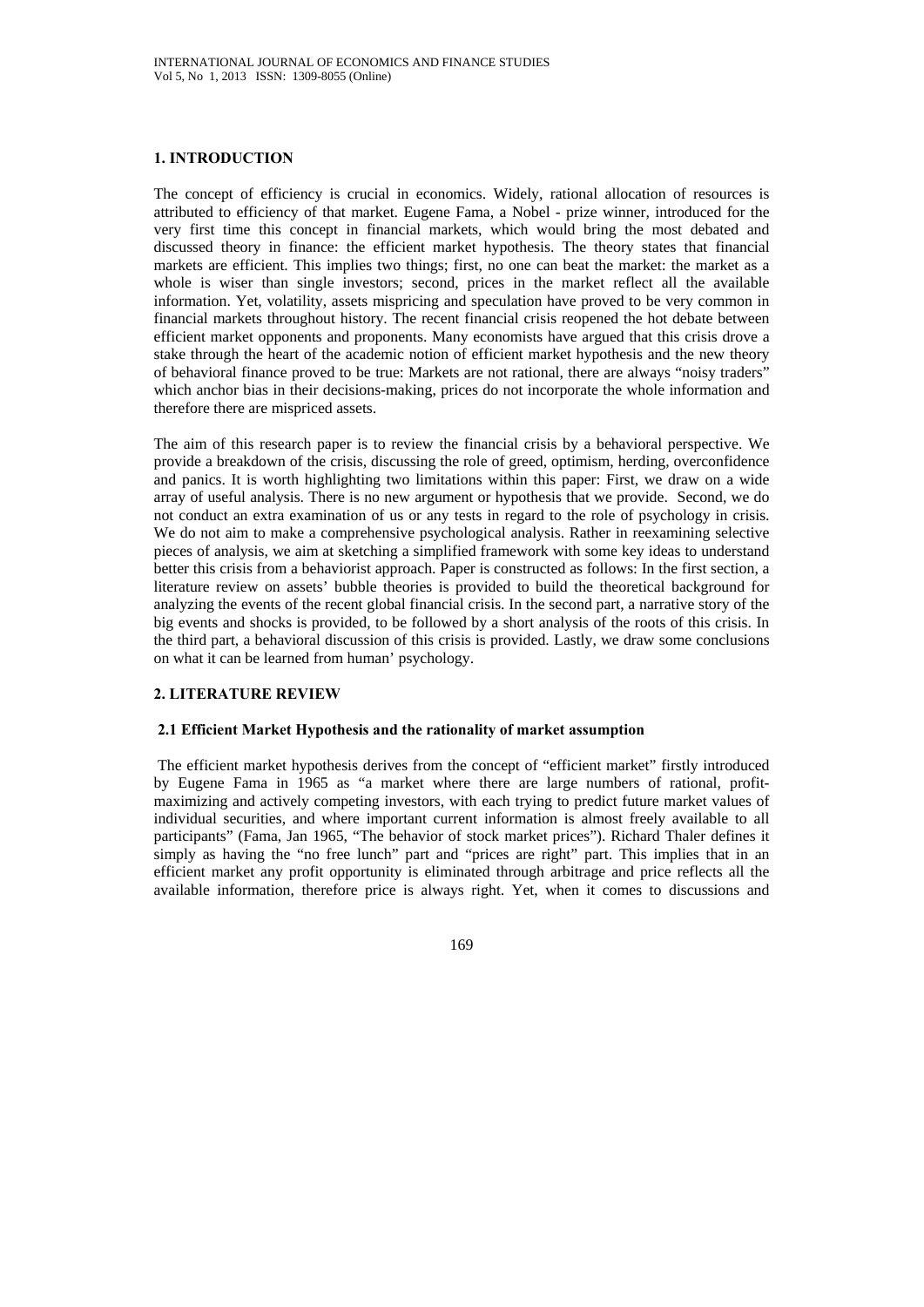empirical tests, investors and researchers do not find consistent the efficient market hypothesis. Anomaly, which is defined as a regular pattern in an asset's return (which is reliable, widely known and inexplicable) is the most common violation of the efficient market hypothesis. The fact that the trend is regular and reliable means that many investors can make predictions and take advantage of it. Small firm effect (Banz:1981), January effect (Keim:1983, Roll:1983, Rozeff and Kiney:1976), the value-line enigma (Copeland and Mayers), the relation between price-earnings ratio and expected returns (Basu: 1977), the volatility of orange-juice future prices (Roll: 1984), the calendar effects such as holiday, weekend, and turn-of-the month seasonalities (Lakonishok and Smidt:1988) are some of the common violence of the theory. Most of these anomalies can be exploited by trading strategies, and while the resulting profits may not be riskless, they seem unusually profitable relative to their risks (Lehman: 1990, Lo: 2007).

## **2.2 Behavioral Finance – an enduring critique of EMH**

Behavioral finance, an approach which takes into accounts the preferences and behaviors of market participants, is still one of the most enduring critiques of the efficient market hypothesis. Psychologists and experimental economists part of the behaviorism have attributed investors' decisions and choices to a combination of cognitive biases such as : overconfidence (Fischoff and Slovic: 1980, Barber and Odean :2001; Gervais and Odean:2001), overreaction (DeBondt and Thaler:1985), loss aversion (Kahneman and Tversky:1979; Shefrin and Statman:1985; Odean:1998), herding (Huberman and Regev:2001), psychological accounting (Tversky and Kahneman:1981), miscalibration of probabilities (Lichtenstein, Fischoff and Phillips:1982), hyperbolic discounting (Laibson:1997) and regret (Bell:1982). According to these critics, investors made often irrational decisions, exhibiting predictable and financially ruinous behaviors and thus leading to imperfections in financial markets. Therefore, assets bubble exists.

## **2.3 Minsky and Kindleberger's approach on bubbles and financial crisis**

The theories of financial crisis explanation derives all from Minsky's model (1977, 1982, 1986), a framework which has at its root a "shock", an exogenous event to the financial system which creates profit opportunities. Minsky describes the bubble formation as consisting of four stages:

- Displacement
- Booming
- Euphoria;
- Profit-taking
- Panic

As of Kindleberger's interpretation (1978) on Minsky theory, agents with savings and credits invest their money to the new profitable sector, booming the credit finances and increasing the money supply. In this prosperous time, euphoria sets in. This in turns increases the fragility of the financial system and the probability of biased judgment. Banks loose their prudence and conservatism and lax by extending credits and making insufficient provisions for risk. This allows investors to engage in even more speculative activities. Money supply increases, prices increase,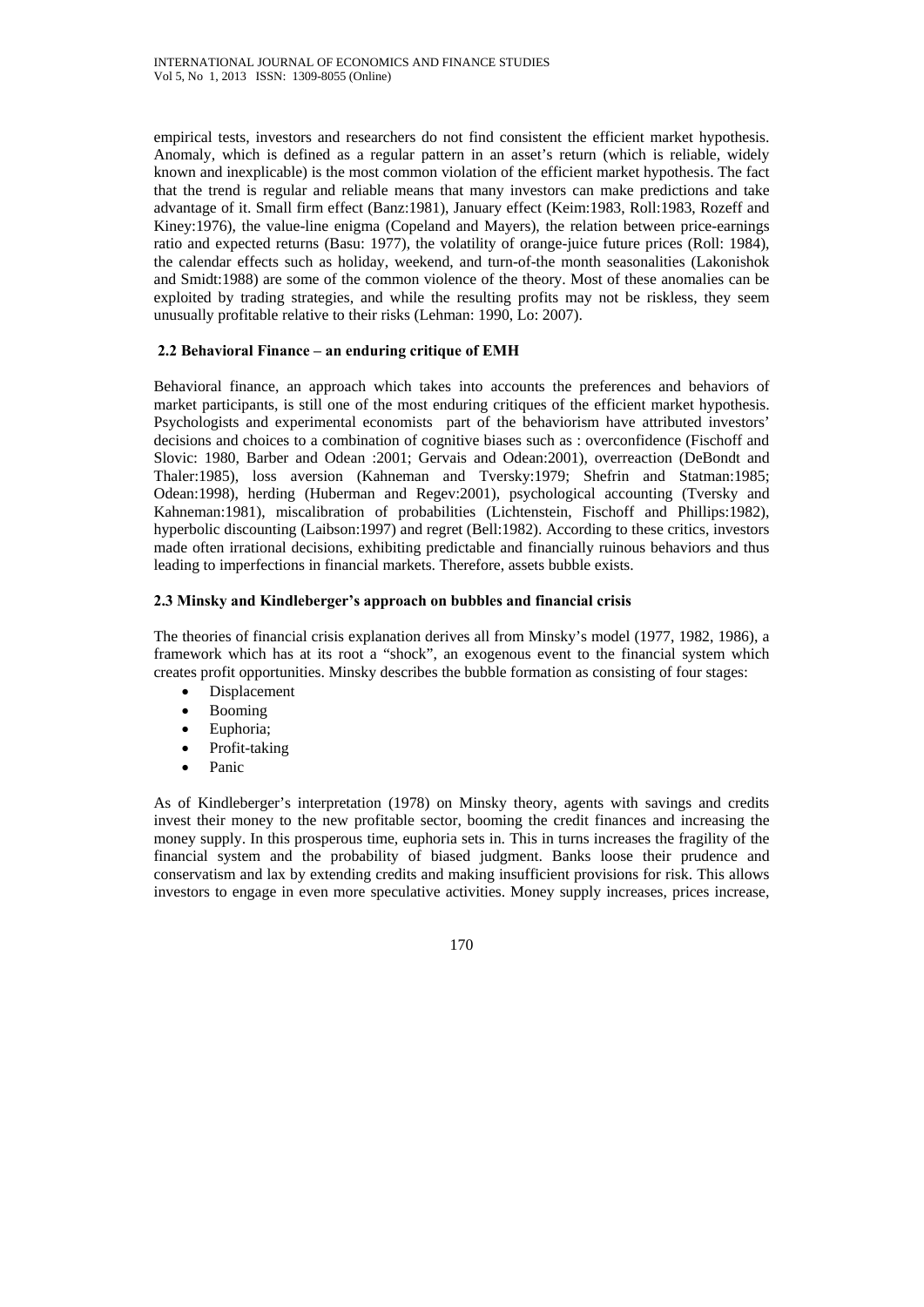new profit opportunities and investments are created, income raises and virtuous cycle goes on. However, herding behavior is observed at some points. Inexperienced investors with asymmetric information follow the herd and just because everybody is investing in this sector, they think they will make money as well, so at some points of time the mindless herd might be at a risk. Irrational behavior sets in and speculative finance boom continues until it snaps. As Kindleberger explains when prices increases over an extended range and they differ far from reality due to mania, a bubble is created. At this point, confidence is crucial in bubble bursts. The smartest investors realize the gravity of the situation; they sell their financial assets when they are still at their peak prices leaving the bubble to the rest of the herd. At some points, when investors realize that prices are exuberant, they all want to sell their assets, causing a distress selling. Because of large supply of assets, the assets price fall, firms and households are forced to liquidate their assets, and the supply outnumbering the demand causes further declines in the assets prices. This negative view of market causes confidence to erode, panics to erupt and the bubble to burst. Therefore a crash occurs. When the sector in which the bubble occurs is too complex, too interconnected and too interrelated with the rest of financial system, the whole caliber is affected and a financial crisis occurs, as it was the case.

## **3. AN OUTLOOK OF THE FINANCIAL CRISIS OF 2007-2008**

### **3.1 Main events which led to the current meltdown**

The financial crisis of 2008-2009 was the most severe downturn since the Great Depression of 1930s. What started as a collapse of the main financial institutions in USA was widely spread throughout the world in Europe and Asia due to financial markets interconnectivity. The financial meltdown was caused by the downward movements in real estate prices and other securities related to housing prices. Leading rating agencies mistakenly underestimated the risk, rating with an AAA relatively high risk-securities, which at last drove many firms to bankruptcy. As Nicole Bobbin put in an article in Forex Trading Currency "The housing market began to collapse in 2005 and 2006 when defaults started to increase on subprime and adjustable rate mortgages. When hedge funds went belly-up and banks started to report large write-downs, it turned into a Wall Street crisis in 2007. In March 2008, Bear Stearns became the first investment bank to fail, requiring a bailout and acquisition by the Fed and JPMorgan". The downturn spillover had just began with these failures to be followed by the takeover of Fannie Mae and Freddie Mac in September, Lehman Brothers' bankruptcy a week later and the gulp of Merrill Lynch by Bank of America. Shortly after that, the last two remaining publicly traded U.S. investment banks (Goldman Sachs and Morgan Stanley) filed for change of status to bank holding companies while JPMorgan absorbed Washington Mutual. Soon from 2008 and on, the crisis became a crisis of confidence. Banks became skeptical of lending to each other as they did not know who might be the next to fail" (Bobbin: 2009). So, lastly with the recent financial crisis, "it turned out that once again since the stock market crash of 1987, the whole profession of financial engineering went out of game giving the second-real world reminder of market capriciousness. What it seemed to make the financial system healthier and safer due to the confidence in well-designed models of asset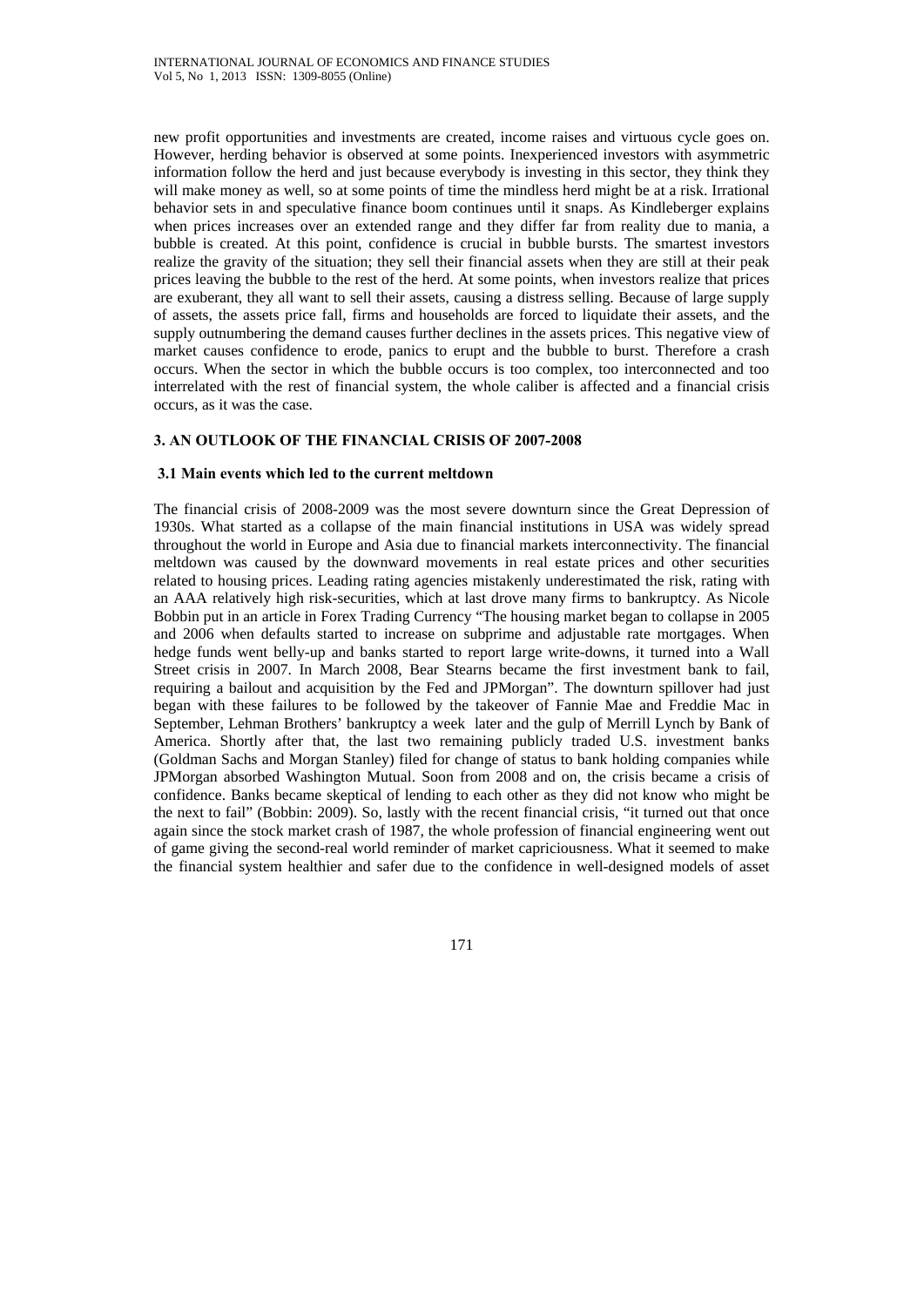pricing in Wall Street, came out to be a devastating blow of the entire academic discipline of financial economics" (Financial Economist: 2009).

### **3.2 The roots of the financial crisis**

There exists much literature that seeks to explain the events leading up to the crisis (Ashcraft and Schuermann, 2008; Calomiris, 2008; Gerardi, Lenhart, Sherlund, and Willen, 2008; Gorton, 2008, Demyank and Hemert, 2008).

Mortgage market, financial engineering products and psychological aspirations of different agents in financial markets are at the heart of this crisis. American dream of home's ownership evoked emotions, cognitive bias, extensive risk, ignorance and blindness. In most of the cases, the buyers even didn't understand the complex structure of the mortgage. Most of them were mostly focused on getting into their homes that they even didn't have any idea what they signed (Sanders, 2007). Banks underestimated the risk, increasing dangerously their leverage ratio and accumulating in their portfolio toxic assets, credit rating agencies rated with AAA securities that just a month later were downgraded and regulators put an eye blind resting under efficiency of financial market hypothesis.

 The origins of this crisis are pointed to a housing price bubble which interacted both with new kinds of financial innovations that masked the risk, with companies that failed to follow their own risk management procedure, and with regulators and supervisors that failed to restrain excessive taking (Baily, Litan, Johnson, 2008). From the mid-1990s till 2006, the housing prices in USA experiences significant increase far from the increase in households' income forming a bubble in housing sector. One significant factor in inflating the prices was extrapolation of future prices; individuals witnessed raising prices. In addition, new customers-the unqualified borrowers or subprime borrowers took off exponentially due to innovations in mortgage design such as ARMs, securitization-pooling of mortgages into packages and selling securities backed to investors, CDOs- innovative ways of securitizing where investment banks package the subprime mortgages with other assets backed securities, divide the cash flows into different tranches to appeal to different classes of investors with different tolerance for risk and the like innovations of financial engineering. Insurance companies such as AIG started to sell CDSs, protection insurance to CDO investors that would pay off in the event the loans went into default. An environment of easy monetary policy with low interest rates by Fed and with poor oversight by Regulators facilitated the boom in subprime lending leading to fuel in housing prices. Banks in addition turned to shortterm borrowing from money market and the overuse of repos like clock-work, made them especially vulnerable to a case of liquidity drain.

Institutions along each link of securitization chain from the mortgage originator, to loan servicer, to the mortgage backed security issuer, to the CDO issuer , to the CDSs protection seller, to the credit ratings agencies and to the holder of these securities, failed to adequately assess the risk and exercise due diligence, care and prudence (Baily, Litan, Johnson, 2008). While institutions had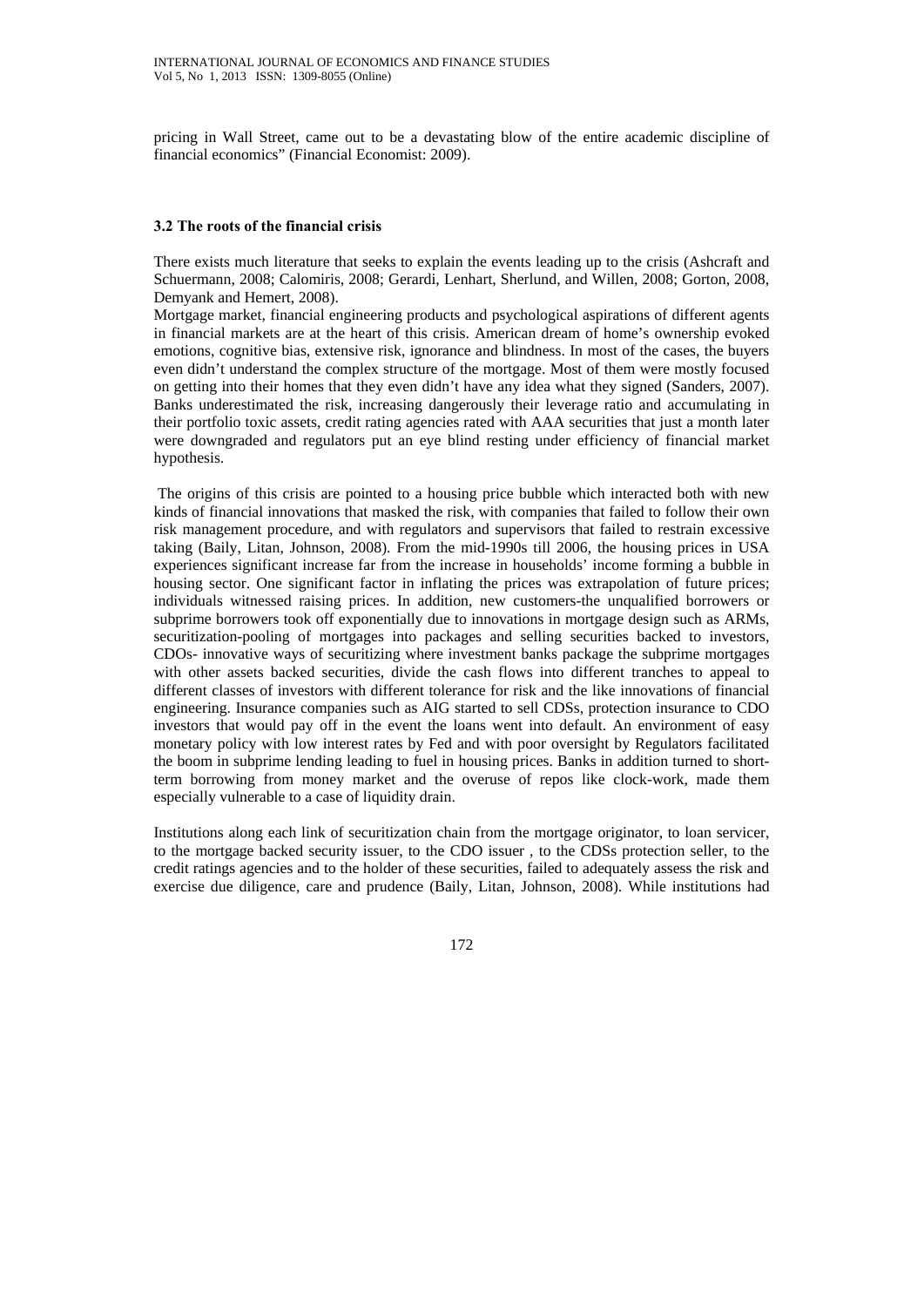little incentives to worry about the risk as long as it was shifted from one party to the other due to the securitization, the buyers of these instruments such as CDO, MBS and CDS holders should have worried about the boomerang risk. Yet, they failed to do so. One reason it may be the enthusiasm they were caught in this bubble house. Other might be the greed and love for money pushed them far and made turned en eye blind assuming a rosy picture for future. In addition lack of transparency and opaque structure of these products that no one used to understand properly, was a contributing factor under the mortgage bubble story. Why did everybody behaved recklessly and blindly towards the massive risks they were taking on? The puzzle that remains open is why did everybody got so wrong when signs of the bubble were already obvious?

## **4. A BEHAVIORIST APPROACH ON CRISIS' INTERPRETATION**

Role of psychology in economics and finance is undeniable. From Keynes (1963) to Minsky and other behaviorists, the role of psychology in economics and finance has been highlighted. Investors, lenders, borrowers and policy-makers before all are humans. Bubbles and bursts are created as a result of their sentiments, reflecting fear and greed, unrealistic optimism and pessimism, mania, euphoria and panics. Biases in human cognition like the tendency to extrapolate too readily from past, herding, overconfidence, wishful thinking, intuition and the like it is a kind of error that reflect human shortcomings. This kind of limitation and shortcoming is the same present in judgment thinking of professionals' investors, professors and trustees.

Two kinds of sentiments affect people while they make financial decisions. As of behavioral portfolio theory, fear arising leads to a drop in consumption below the existing standards of living, and people are motivated to keep aside a portion of their savings. In turn, because of the greed, consumption and investment rises rapidly and investors fail to properly measure the risk (Shefrin & Statman, 2000). Hoping to be rewarded with high returns, investors often neglect the risk putting much more skin in the game. Moreover, they fail to diversify properly the portfolio, increasing the risk of losses if that investment doesn't perform well. The concept of narrow framing (Kahneman & Lovallo, 1993; Kahneman & Tversky, 1984; Read, Lowenstein, & Rabin, 1999) is present when investors make decisions about their portfolio selection and assets correlation. Mental accounting, a type of narrow framing behavior, is observed by Thaler (1985, 1990, 1990) in financial decisions making. As of Shefrin & Statman (2000) because of mental accounting effect, investors fail to properly diversify their investment portfolio, creating registered safe investments for contingency needs and high risky- high reward investment.

Psychology of risk in addition to fear and greed includes many concepts such as: excessive optimism, overconfidence, representativeness heuristic and herding. Excessive optimism and overconfidence leads to a rosy picture of reality, often underestimating the risks. When investors are subject to waves of optimism, they overreact to past events, causing prices to deviate substantially from their fundamental values (De Bondt and Thaler, 1985; Kahneman and Tversky, 1979). Anomaly of attention is another part of the mechanism by which price increase boosts the demands (Shiller, 2001). According to psychologists people pay attention to what others do, speculative assets gather a great deal of attention and investors, even the professional ones, have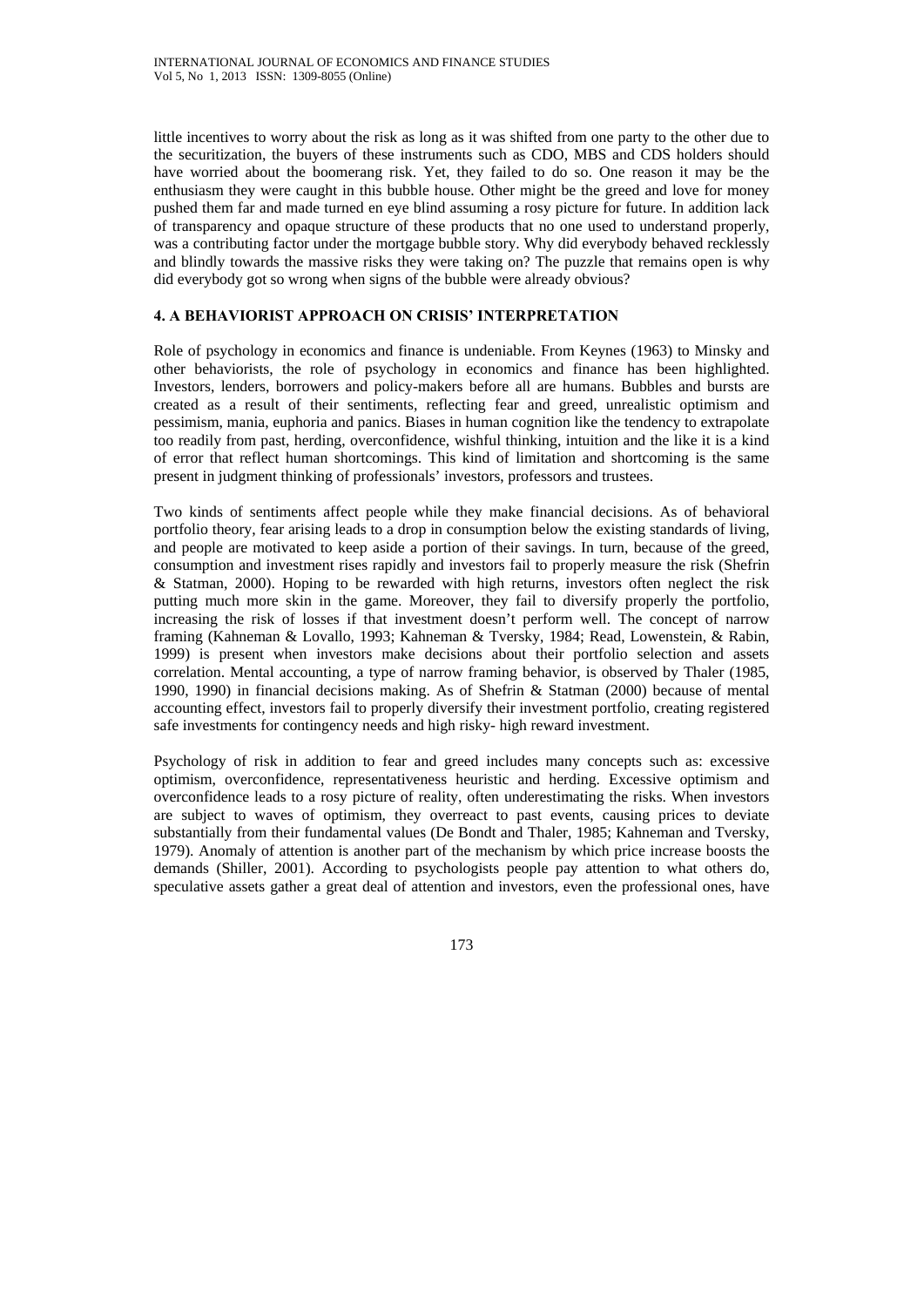their attention attracted by past prices increases. Another part of the mechanism by which prices increases has to do with wishful thinking bias. "After a bubble has continued for a while, there are many people who have committed themselves to the investments, emotionally as well as financially" (Shiller, 2001).

Regarding the role of herding behaviour, the events of the crisis were much in line with some theories of herding behaviour which leads to a bubble formation e.g. Bikhchandani, Hirshleifer and Welch (1992). As of Bikhchandani's game theory model, individuals are not independentdecision makers; indeed they base their decisions both on their judgement and the actions of the others. Because of "information cascades" phenomenon, it may happen that an investors observing others 'actions, discards her own judgement and follows the herd. Such kind of social contagion might be in line with the story of mortgage crisis, describing how homeowners, mortgage originators, holders of MBSs, regulators, rating agencies, indeed everyone, were caught in a bubble (Baily, Litan, Johnson, 2008).

For explaining the over-extrapolation of home prices too far in the future, we find useful Barberis' arguments called "bad incentives labels" and "bad models views" (Barberis, 2011). As of him, one explanation might be the banks were aware of the massive risks they were exposing the institutions, but compensation scheme was such a one that no risk consequences were bared by them, they were compensated on short term basis and on the size of the deals structured rather than on long-term basis(Acharya et al.,2009). The second explanation of him, says that due to faulty reasoning, they too failed to reveal properly the risks, extrapolating the past growth in mortgage market too far in the future.

Barberis builds a third alternative hypothesis called "manipulation belief" as a foundation for the plausibility of "bad models" view. This hypothesis has on its center the cognitive dissonance concept, which says that people feel discomfort when they take decisions or actions that conflict with their self-image and beliefs. To reduce the dissonance what they do is belief manipulation. Though being aware that their business models contain huge risks, by manipulating their beliefs, they delude themselves thinking that it is not so risky, rather worth pursuing. So a mortgage desk of a bank, to reduce the discomfort of thinking that subprime securities he is building may pose risks to the institutions and to the broader system, manipulates its beliefs, believing that this business models is not so risky, and stop making prudent loans. "Because of extrapolation bias, the sentiment of many people had been that housing prices would continue to increase by about 10% a year. This belief supported a dramatic increase in the volume of subprime mortgages, especially mortgages with no documentation, and little or no down-payment required" (Shefrin, 2009). Credit rating agencies to allow themself to earn more in a quarter due to financial incentive of rating the product with a triple AAA, at the same time to remove the discomfort from rating with a triple AAA a product that doesn't deserve, manipulates their beliefs telling himself that since housing prices is likely to rise as it has done for years, subprime defaults would remain low. As of representativeness heuristic, people tend to believe that past trends will continue into the future. So, subprime securitization may have lent itself particularly to belief manipulation (Barberis,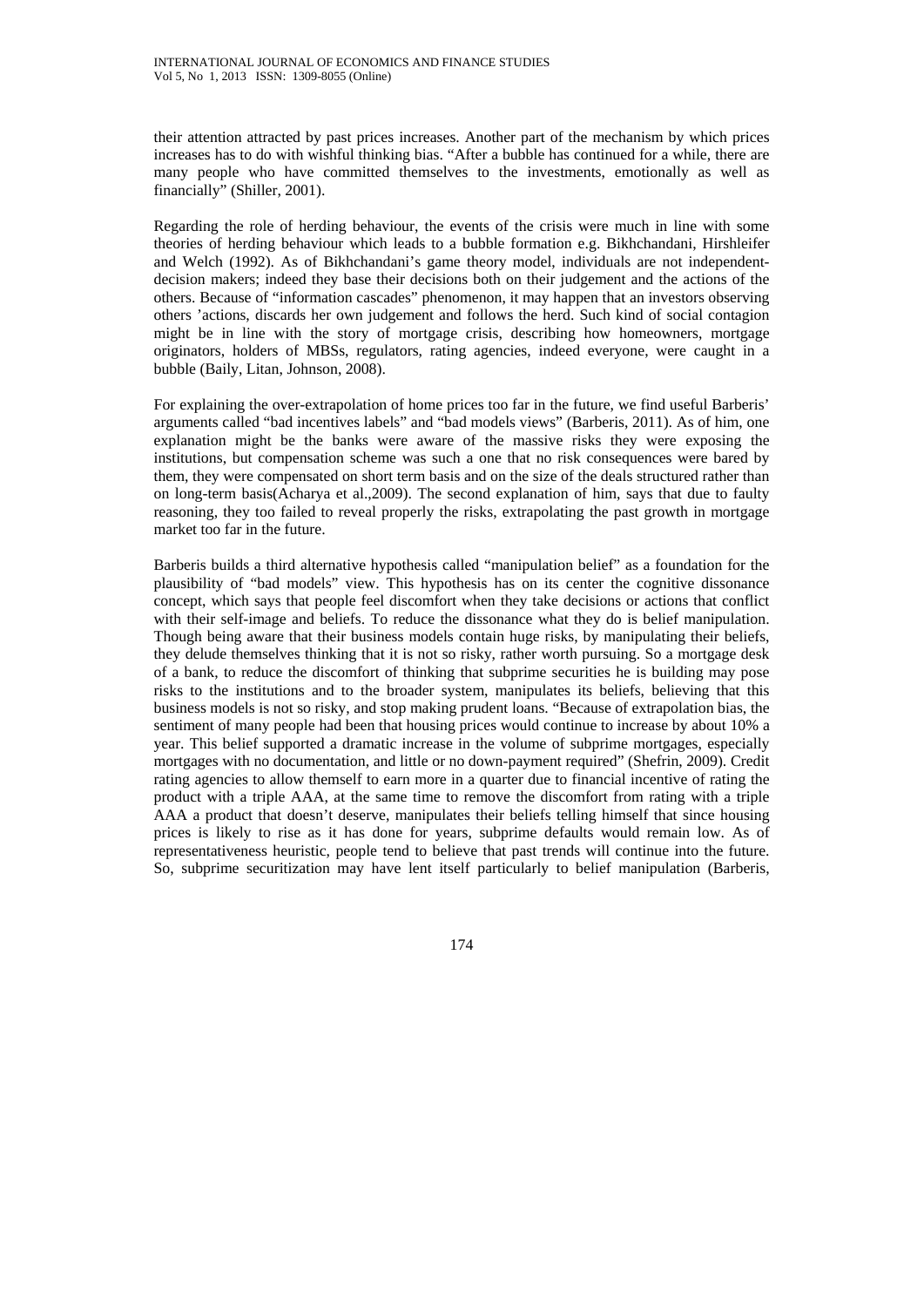2011). In addition the products were often too complex, that people delude themselves about the risks.

A special attention should be put to confidence argument in this crisis. Confidence structure generates optimism, enthusiasm, and prosperity, the same as loss of confidence generates panic and collapse. Confidence is especially crucial in banking system, which is built in "an unprecedented trust between man and man" (Bagehot, [1873] 1922, p.151). The trust in banking industry is demanded at a higher level than any other industry for two reasons: liquidity and solvency. Maturity transformation, that is borrowing short and lending long is one of the key activities of banks, whose sustainability is sensitive to depositors' confidence on banking system, otherwise banks will suffer a liquidity shortage. Second, the confidence is of high important because of the losses that a bank may occur through it loans, which in turns offsets its capital.

With the new financial system, the traditional notion of banks has not just only changed, indeed non-banks uncovered by regulation have emerged been known as "Shadow banking system". Shadow banking system is a modern system of banking, functionally doing what a bank does (Akerlof & Shiller, 2009, p.82). The equivalents of bank deposits in shadow banking is the repo market, therefore when it comes to vulnerability related to confidence they are similar to traditional banks (Gorton & Metrick, 2009). Investments banks, monoline insurers, SIVs, hedge funds, mortgage brokers are all examples of shadow banking (Geithner, 2008; Krugman, 2008; Zandi, 2009, pp.119-121). Because of lack of regulation and transparency the confidence is extra volatile and vulnerable in the shadow banking system (Swedberg, 2010). Keynes also described the financial system as "a delicate machine, the workings of which we do not understand" and this has to do with the role that confidence plays in it (Keynes, [1930] 1963, p.136).

As of the argument introduced by Swedberg "confidence has to do with people's tendency to base their actions on indicators or proxy signs for what some situation is like, in those cases where they lack direct knowledge of the situation". When the proxy sign is properly aligned with the economic situation, investors will feel confidence. However, problems arises when proxy sign and economic situation are not in line; for example when proxy is negative and the situation is positive (Merton's case), yet the real problem arises in Bagehot's case: the proxy is positive but the economic situation is negative, which shows that there are hidden losses in the banking or financial system that investors are not aware. Yet, this argument is different from the argument of transparency, which says that a lack of transparency may cause the financial crisis. Swedberg indeed emphasizes the case that "it was the disjunction between the proxy signs and the underlying economic situation that was a major cause of the panic". Swedberg applies this idea to both investors and to institutions and draws a distinction between two types of confidence: collapse of confidence, the situation where confidence suddenly disappears, and withdrawal of confidence, where actors do not engage in economic actions because of lacking the confidence to do so. Loss of confidence can be spread either directly and indirectly. In the case of an indirect spread, reaction is categorical, which means that investors now treat all actors belonging to the same category in the same way, fearing that they may have all the same problem, or guilt by association (Swedberg, 2010). In addition, confidence relationship is mentioned, the one in which one actor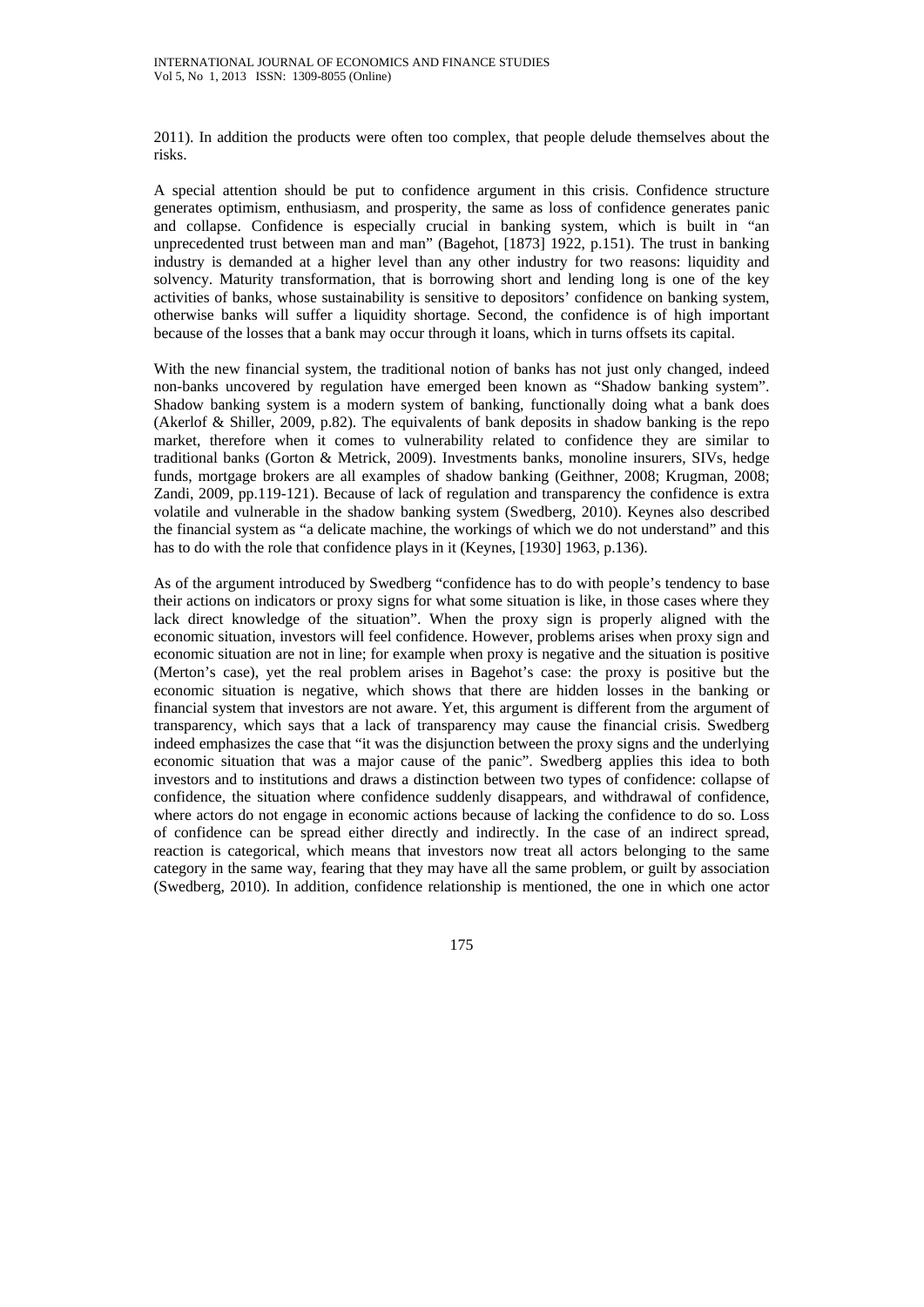has confidence that the other actor or a third party (e.g. rating agencies) who guarantees the quality of the proxy sign, will do something, by virtue of her special knowledge, objectivity or the like. Regarding the role of the confidence in this financial crisis, there exists a debate whether the loss of confidence due to liquidity position was a primary cause of financial crisis or the loss of confidence having to do with economic losses (insolvency position) was the cause. Yet, it is conventional that after the downward spillover with Bear Stearns, Fannie Mae and Freddie Mac and after the colossal failure of Lehman Brothers, the banks became sceptical to lend to each other as they did not know who might be the next to fail. At this moment, the crisis turned from a mortgage crisis to a confidence crisis. The failure of Lehman Brothers investment bank was the moment in which the confidence among investors evaporated. While Swedberg put a note on the role of confidence in financial system, having psychological side, and a distinct social and sociological side, which has to be well understood and addressed, behavioural economists links it to irrationality of human nature. Confidence belongs to what Akerlof and Shiller called as "animal spirit" (Akerlof & Shiller, 2009; Krugman, 2009; Gladwell, 2009). It is to "animal spirits" that Shiller attributes reasons of Lehman collapse, the bubbles and this financial crisis. Based upon "irrational exuberance" in markets, Shiller wrote about the risk of a real estate bubble well before the crisis hit. His voice was dismissed just because human rationality has its own limitation and shortcoming. Therefore role of psychology in finance is an issue that should be addressed seriously.

## **4. CONCLUSIONS**

What this financial crisis tells us is that markets cannot be beaten. Regarding prices, they were too exuberant. The financial crisis proved that even the more sophisticated models of financial engineering went out of game simply because no one can predict the market volatility. Here the role of investors as human being should be taken in account. Before all investors are human, suffering from limitations in their rational thinking and anchoring bias in their judgment. Aspirations, emotions, wishful thinking, greed, optimism, herding and confidence are part of what Shiller called as "animal spirit" which led to errors and shortcomings in rational decisions. Therefore, investors are not totally homo-economicus, non-emotional fully rational agents. Indeed, as homo sapiens they have ambiguous emotions such as: anger, hatred, guilt, shame, pride, regret, joy, grief, envy, greed, indignation, jealousy, contempt, fear, and yes, love. What economics should do is to incorporate the discipline of cognitive psychology into the economic models and to build much more realistic models of quasi-rational emotional humans (Thaler, 2000)

## **5. BIBLIOGRAPHY**

Heffernan. Sh., (2005), "*Modern Banking*", John Wiley & Sons Ltd., ISBN 0-470-09500-8

Keynes, J.M., (1936), reprinted in 1967, "*The general theory of Employment, Interest and Money"*, London, McMillan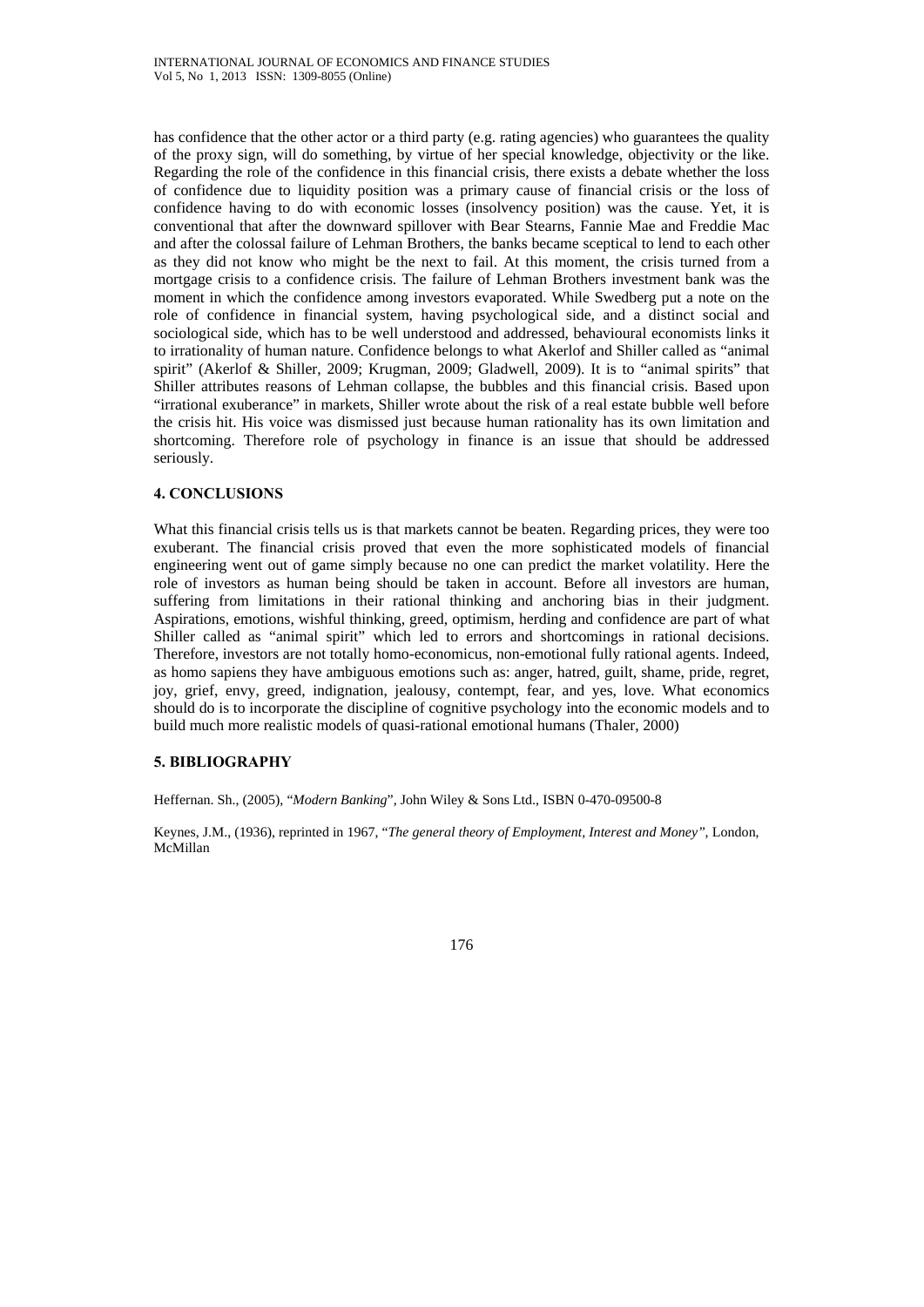McDonald, L. (2009), "*A Colossal Failure of Common Sense*", Ebury Publishing A Random House Group Company, ISBN 9780091936150

Mousavi, Shabnam and Shefrin, (2010), "*Reckless Endangerment: How outsized Ambition, Greed and Corruption led to Economic Armageddon*", New York: Times Books, Henry Holt.

Shiller, R. (2000), "*Irrational Exuberance*", Princeton University Press, 41 William Street, Princeton

Abreu, D., Brunnermeier, M., (2003), "*Bubbles and Crashes*", Econometrica, VOl.71, No.1, pp.173-204

Bali, S., (2012), "*Behavior of individuals and institutions in relation to finance and accounting*", The Journal of International Social Research, Volume 5, Issue 20, ISSN: 1307-9581

Ball R., (2009) *"The global financial crisis and the efficient market hypothesis: What have we learned?"*  Journal of Applied Corporate Finance, Volume 21, No.4, pp. 8-16

Banerjee, A., (1992), "*A simple model of herd behaviour*", The Quarterly Journal of Economics, Vol.107, No.3, pp.797-817

Barberis, N., Shleifer, A., Vishney, R.,(1998), *"A Model of Investor Sentiment"*, Journal of Financial Economics 49, pp.307-343

Debondt, W., Thaler, R., (1985), *"Does the stock market overreact*?" The Journal of Finance, Vol.40, No.3

Dimnson E., Mussavian, M. (2000), *"A brief History of market efficiency"*, The Current State of Business Disciplines. Vol.3, 959-970, Spellbound Publications

Fama, E. (1965), *"The behavior of stock market prices",* Journal of Business, Vol.38.no.1, pp. 34-105

Garber, P., (1990), *"Famous first bubbles"*, The Journal of Economic Perspectives, Vol.4, No.2, pp. 35-54

Jain, V., (2012), *"An insight into behavioral finance models, efficient market hypothesis and its anomalies"*, Research world-Journal of Arts, Science and Commerce, E-ISSN: 2220-4686

Malkiel, B., (2003*), "The efficient market hypothesis and its critics"*, Journal of Economic Perspectives-Volume 17, Nr.1, pages 59-82

Shiller, R., (2003), *"From Efficient Market Theory to Behavioral Finance"*, Journal of Economic Perspectives, Vol.17, No.1, pp.83-104

Statman, M., (2008), *"What is Behavioral Finance"*, Handbook of Finance. Vol. II, Chap.9, pp.79-84, John Wiley & Sons Inc.

Statman, M., (2011), *"Efficient Markets in Crisis"*, Journal of Investment Management", Vol.9, No.2, pp.4- 13

Swedberg, R., (2010), *"The structure of Confidence and the Collapse of Lehman Brothers"*, Markets on Trial: The Economic Sociology of Organizations, Volume 30A, pages 71-114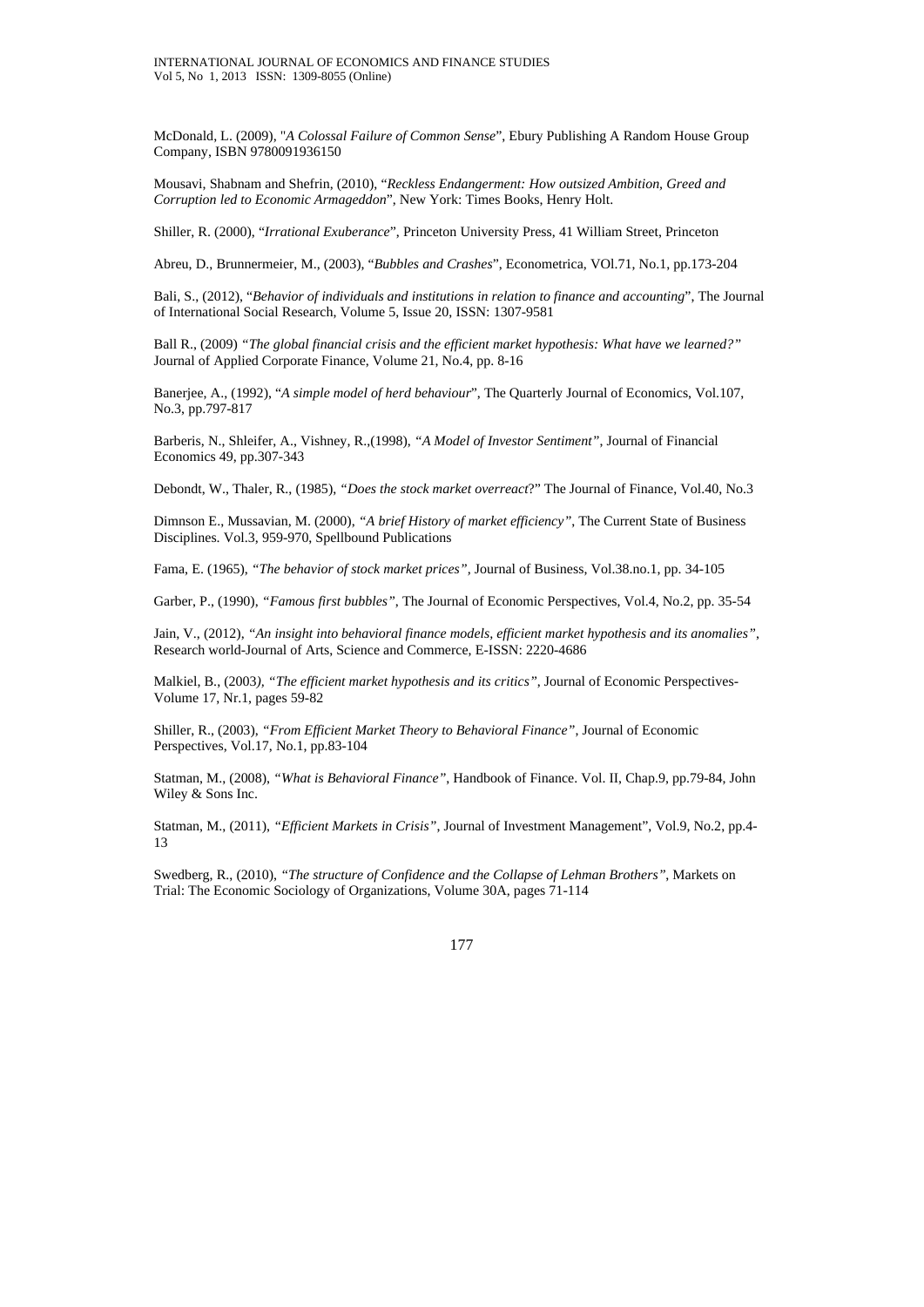Szyszka, A., *"Behavioural Anatomy of Financial Crisis",* Journal of CENTRUM Cathedra, Poznan University of Economics, Poland.

Shiller, R., (2003), *"From efficient Markets Theory to Behavioral Finance"*, Journal of Economic Perspectives-Volume 17, Number 1, Pg.83-104

Thaler, R., (2000), *"From homo economicus to homo sapiens"*, Journal of Economic Perspectives, Vol.14, Nr.1, pp.133–141

Baily, M., Litan, R., Johnson, M.(2008),*"The origins of the financial crisis",* Fixing finance series, Paper3

Barberis, N., (2011), *"Psychology and the financial crisis of 2007-2008"*, Yale School of Management, *Financial Innovation and Crisis,* MIT Press

Bikhchandani, S., Sharma, S.,(2000), *"Herd behavior in financial markets: A review"*, IMF Working Paper, IMF Institute

Boezio, N. (2009), *"Taking Stock: Is the efficient market hypothesis in trouble?"* Risks and Rewards, Issue 53, pp.4-8

Courtois, R. (2009), *"The price is right? Has the financial crisis provided a fatal blow to the efficient market hypothesis?"* Region Focus

Dainanu, D. (2008), *"What this financial crisis tells us*", Review of Economics and Business Studies, Issue: 2, pp.9-15

Fama, E. (1965), *"Random Walk in Stock-Market Prices",* Graduate School of Business, University of Chicago

Fama, E. (1997), *"Market Efficiency, long-term returns, and behavioural finance",* Graduate School of Business University of Chicago

Kamalodin, Sh., (2011), "Asset bubbles, financial crises and the role of human behaviour", Rabobank-Economic Research Department

Malkiel, B. (2003), *"The Efficient Market Hypothesis and its critics",* Princeton University, CEPS Working Paper No.91

Marshall, J. (2009), "The financial crisis in U.S.; key events, causes and responses", House of Commons Library, Research Paper 09/34

Shefrin, H., Statman, M., (2011), *"Behavioral Finance in the Financial Crisis: Market Efficiency, Minsky and Keynes"*, Santa Clara University

Shefrin, H.,(2009), "*How psychological pitfalls generated the global financial crisis*", Santa Clara University